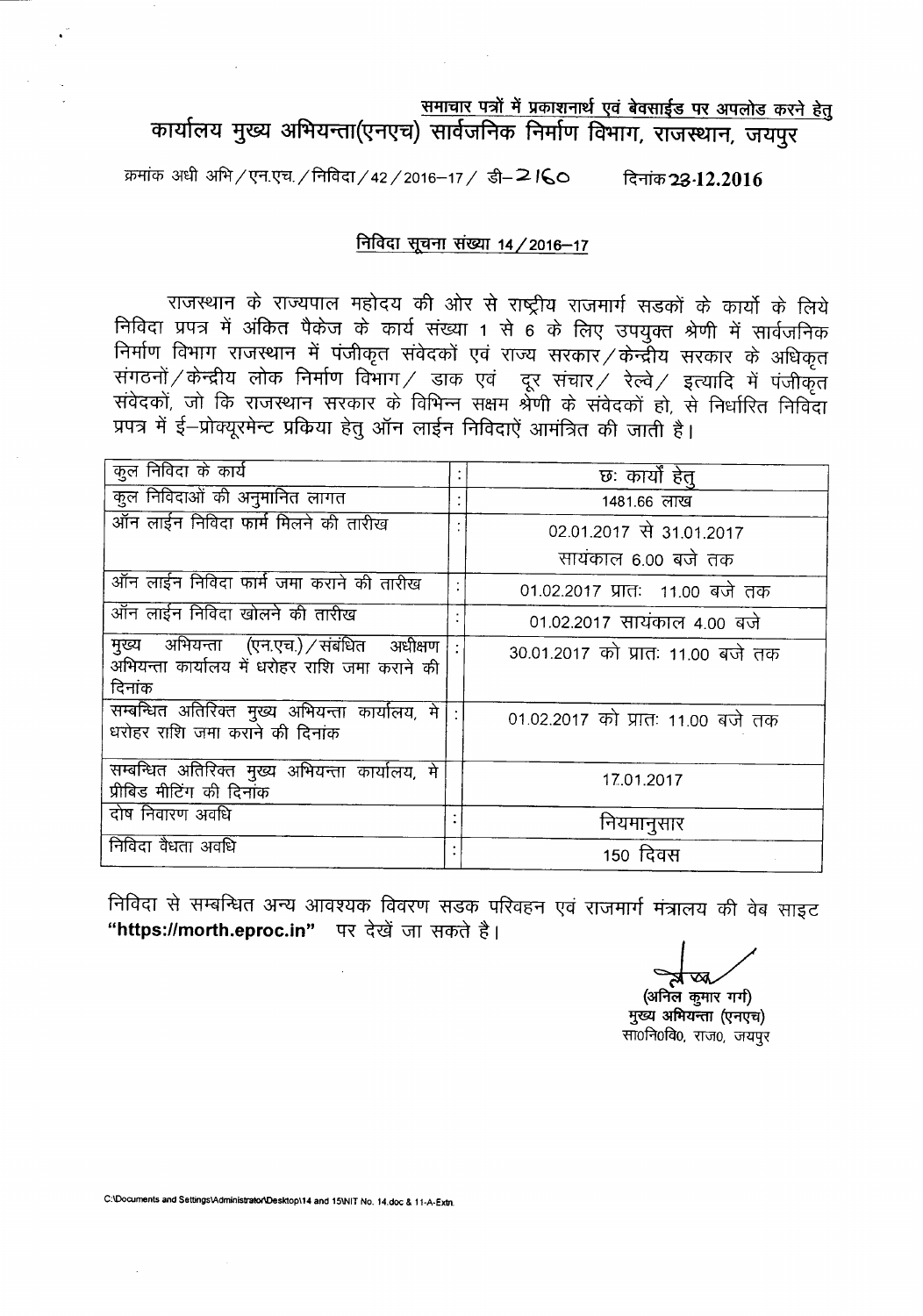### **OFFICE OF THE CHIEF ENGINEER (NH) PWD RAJASTHAN JAIPUR**

*No.SE/NH/NIT/42/2016-17/D-* 2160 Date 23.12.2016

**M**/s Times of India Anupum Chamber Tonk Road Near Laxmi Mandir Cinema Hall Jaipur

M/s The Hindustan Times B-17 Shiv Circle, Shiv Marg Bani Park, Jaipur.

Sub:- Publication of NIT No. *14/2016-17.*

Sir,

 $\overline{z}$ 

With reference to above, please find enclosed herewith copy of the NIT for publication in News paper in all edition. It is requested to publish NIT on or before 31.12.2016. The payment of bill shall be made on DAVP rates.

| Name of office                                               | Chief Engineer (NH) PWD Rajasthan Jaipur |
|--------------------------------------------------------------|------------------------------------------|
| $\overline{\phantom{a}}$ NIT $\overline{\phantom{a}}$<br>No. | NIT No. 14/2016-17                       |
| Estimated cost of the work                                   | Rs. 1481.66 Lacs                         |

The verified copies of bills at the DAVP rates related to publication of NIT may be sent to this office along with copy of newspaper in which NIT published.

Enclosed:- As above

Yours. Faithfully,

**(Anil Kumar** Garg) **Chief Engineer** (NH), PWD, Rajasthan, Jaipur.

C:\Documents and Settings\Administrator\Desktop\14 and 15\NIT No. 14.doc & 11-A-Extn.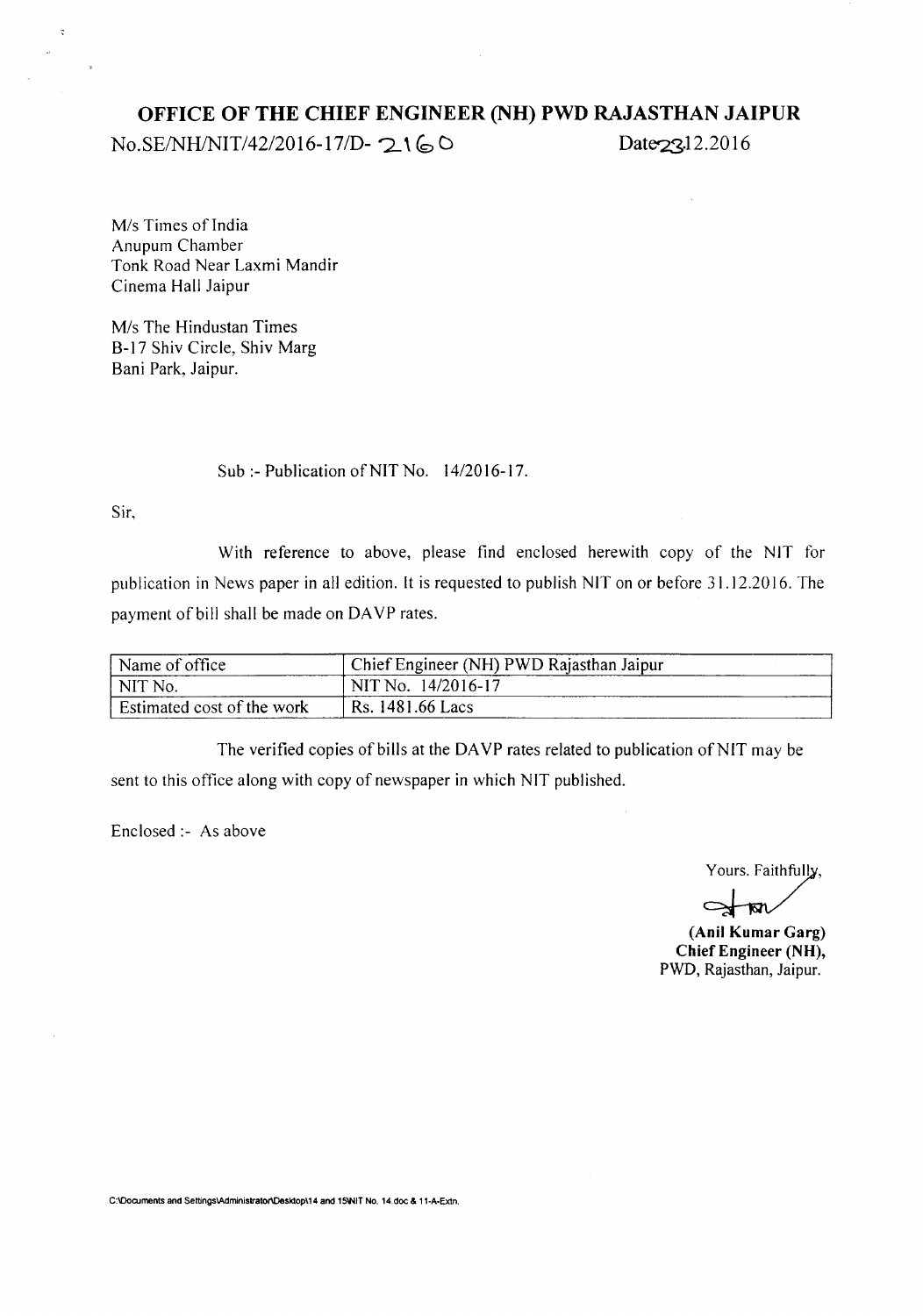## For publication in News papers and upload on website OFFICE OF THE CHIEF ENGINEER (NH) PWD RAJASTHAN JAIPUR **No.SE/NH/NIT/42/2016-17/D-2160 Date 2312.2016**

------------- ----- -------~---

#### NIT No. *141(2016-17)*

The Chief Engineer (NH), PWD, Rajasthan, Jaipur on behalf of Governor of Rajasthan, invites online bids for e-tendering process from Competent Class/category Contractors registered in Public Works Department and equivalent Class/category Contractors registered in Central/State Governments and their undertakings/Central Public Works Department/Post and Telegraph Department/Railway etc. for the construction of work S.No. 1 to 6 including defect liability period mentioned in tender documents.

| Total number of works in NIT                 | ٠         | Six Works                |
|----------------------------------------------|-----------|--------------------------|
|                                              | ٠         |                          |
| Total estimated cost of NIT                  |           | 1481.66 lacs             |
|                                              | ٠         |                          |
| On line tender downloading date              |           | 02.01.2017 to 31.01.2017 |
|                                              |           | Upto 6.00 PM             |
| On line tender Uploading date                |           | 01.02.2017 Upto 11.00 AM |
|                                              |           |                          |
| On line tender opening date in the office of |           | 01.02.2017 at 4.00 PM    |
| concerned Additional Chief Engineer          |           |                          |
| Deposit of earnest money in the office of    | $\bullet$ | 30.01.2017 Upto 11.00 AM |
| CE(NH)/ SE(NH)                               |           |                          |
| Deposit of earnest money in the office of    | $\bullet$ | 01.02.2017 Upto 11.00 AM |
| <b>Concerned Additional Chief Engineer</b>   |           |                          |
| Pre-Bid meeting in the office of Concerned   |           | 17.01.2017               |
| <b>Additional Chief Engineer</b>             |           |                          |
| Defect liability period                      | $\bullet$ | As per Rule              |
| <b>Bid validity</b>                          |           | 150 Days                 |

The complete details related to NIT may be seen/visit on Ministry of Road Transport & Highways website https://morth.eproc.in.

mstry of Road<br>
(Anil Kumar Garg) Chief Engineer (NH), PWD, Rajasthan, Jaipur.

C:\Docurpents and Settings\Administrator\Desktop\14 and 15\NIT No. 14.doc & 11-A-Extn.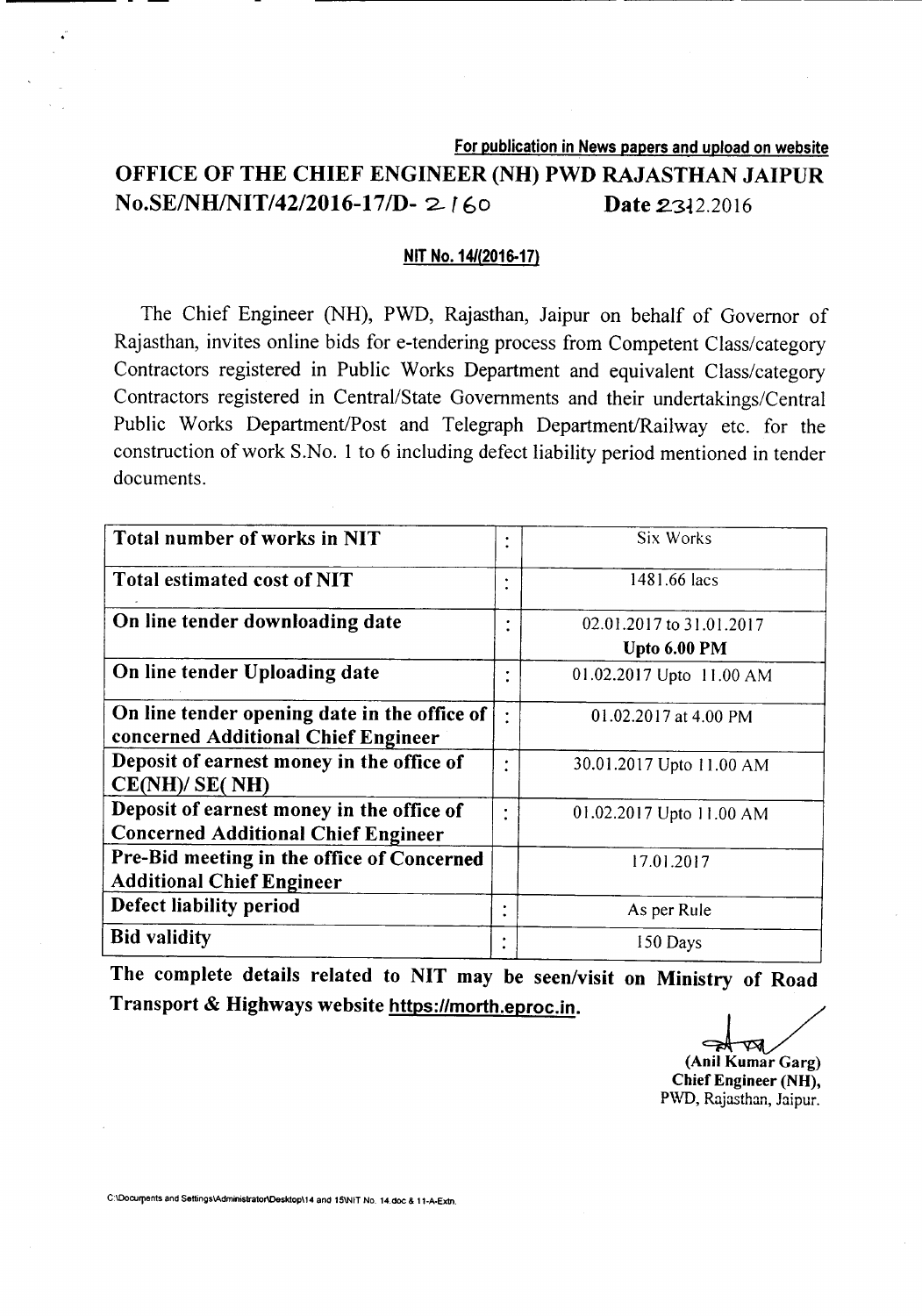#### राजस्थान सरकार राष्ट्रीय उच्च मार्ग परियोजना राष्ट्रस्तरीय निविदा सूचना

## बिड संख्या− 14/2016-17/डी- 2-160 दिनांक 23 · 12.2016

#### निविदा सूचना संख्या 14 / 2016-17

राजस्थान के राज्यपाल महोदय की ओर से मुख्य अभियन्ता (रा0रा0 मार्ग) सार्वजनिक निर्माण विभाग, राजस्थान, जयपुर द्वारा निम्नलिखित पैकेज कार्य संख्या 1 से 6 के लिए डिफैक्ट लाईब्लिटी अवधि जो कि <sup>~</sup> <sup>~</sup> <sup>~</sup> 3lfclm t cf> <sup>~</sup> <sup>~</sup> <sup>~</sup> <sup>~</sup> I3qgCfd <sup>~</sup> <sup>~</sup> q\nlCQd fi~C:Cf)'j 3Th "fl"11cPaf fi~ C:Cf)'jvfr 1\$ ~ "C'1lcP f.1mur fcMJ1T, <sup>~</sup> <sup>~</sup> (fR" fcMJ1T, -t;r fcMJ1T <sup>~</sup> <sup>~</sup> <sup>~</sup> /~ <sup>~</sup> <sup>~</sup> <sup>~</sup> \3""4CP11 <sup>~</sup> cj\J1ICQd fi~C:Cf)'j "'!f t-e~\SRll <sup>~</sup> Gffi 3l'R ~ P!FclC:lti <sup>~</sup> <sup>~</sup> <sup>~</sup> है $:$ 

| क.                      | कार्य का नाम                                                                                                                              | कार्य की    | ∣*धरोहर    | निविदा शुल्क                                                                |         | कार्य पूर्ण डिमाण्ड ड्राफ्ट के पक्ष में                                                                                                                                                                                                                   | सम्बन्धित रा.रा. | निविदा प्राप्ति                                      |
|-------------------------|-------------------------------------------------------------------------------------------------------------------------------------------|-------------|------------|-----------------------------------------------------------------------------|---------|-----------------------------------------------------------------------------------------------------------------------------------------------------------------------------------------------------------------------------------------------------------|------------------|------------------------------------------------------|
| स.                      |                                                                                                                                           | अनुमानित    | राशि       |                                                                             | करने की |                                                                                                                                                                                                                                                           | मार्ग खण्ड का    | कार्यालय का नाम                                      |
|                         |                                                                                                                                           | लागत        | लाखों      |                                                                             | अवधि    |                                                                                                                                                                                                                                                           | नाम              |                                                      |
|                         |                                                                                                                                           | लाखों में   | में        |                                                                             |         |                                                                                                                                                                                                                                                           |                  |                                                      |
| $\mathbf{1}$            | $\overline{2}$                                                                                                                            | $\mathbf 3$ | $\ddot{4}$ | 5                                                                           | 6       | $\overline{7}$                                                                                                                                                                                                                                            | 8                | $\mathbf{9}$                                         |
| $\mathbf{1}$            | राष्ट्रीय राजमार्ग संख्या<br>158<br>(रास–ब्यावर–बदनौर–<br>आसीन्द--माण्डल) के<br>किमी. 20/0 से<br>28 / 0 के सामयिक<br>नवीनीकरण का कार्य    | 182.26      | $*3.65$    | स्टेशनरी<br>चार्जेज रू.<br>1000+<br>निविदा<br>शुल्क<br>$2000+$<br>15% वेट   | 6 माह   | एण्ड<br>अकाउण्ट्स<br>ओफिसर,<br>सडक<br>एव<br>राजमार्ग<br>परिवहन<br>एवं<br>मंत्रालय नई दिल्ली<br>एट<br>नई दिल्ली<br>राशि<br>रू.<br>.<br>3450⁄– एवं राशि रू.<br>$1295/ -$<br>मैसर्स<br>सी1<br>इण्डिया प्रा. लि. नई दिल्ली<br>ई–पेमेन्ट द्वा <u>रा ।</u>      | पाली             | अतिरिक्त मुख्य<br>अभियन्ता सानिवि,<br>सम्भाग- अजमेर  |
| $\overline{2}$          | राष्ट्रीय राजमार्ग संख्या<br>112 (बर-बिलाडा-<br>जोधपुर-बालोतरा-<br>बाडमेर) के किमी.<br>111/0 से 117/0के<br>सामयिक नवीनीकरण<br>का कार्य    | 330.40      | $*6.61$    | स्टेशनरी<br>चार्जेज रू.<br>1000+<br>निविदा<br>शुल्क<br>$3000+$<br>15% ਕੇਟ   | 7 माह   | एण्ड<br>अकाउण्ट्स<br>ओफिसर,<br>सडक<br>एव<br>एवं<br>परिवहन<br>राजमार्ग<br>मंत्रालय नई दिल्ली एट<br>नई दिल्ली<br>राशि<br>रू.<br> 4600 / -- एवं राशि रू.<br>मैसर्स<br>सी1<br>$1295 / -$<br>.<br>इण्डिया प्रा. लि. नई दिल्ली<br>ई--पेमेन्ट द्वारा ।           | जोधपुर           | अतिरिक्त मुख्य<br>अभियन्ता सानिवि,<br>सम्भाग– जोधपुर |
| 3                       | राष्ट्रीय राजमार्ग संख्या<br>112 (बर-बिलाडा-<br>जोधपुर-बालोतरा-<br>बाडमेर) के किमी.<br>122/800 से<br>125/0के सामयिक<br>नवीनीकरण का कार्य  | 178.94      | $*3.58$    | स्टेशनरी<br>चार्जेज रू.<br>$1000+$<br>निविदा<br>शुल्क<br>$3000+$<br>15% ਕੇਟ | 6 माह   | एण्ड<br>अकाउण्ट्स<br>ओफिसर,<br>सडक<br>एव<br>एवं<br>परिवहन<br>राजमार्ग<br>मंत्रालय नई दिल्ली एट<br>राशि<br>नई दिल्ली<br>रू.<br> <br> 4600∕— एवं राशि रू.<br>$h295/ -$<br>मैसर्स<br>सी1<br>इण्डिया प्रा. लि. नई दिल्ली<br>ई–पेमेन्ट द्वारा ।                | जोधपुर           | अतिरिक्त मुख्य<br>अभियन्ता सानिवि,<br>सम्भाग- जोधपुर |
| $\overline{\mathbf{4}}$ | राष्ट्रीय राजमार्ग संख्या<br>325 (बालोतरा-सिवाना<br>—जालौर—आहोर<br>-साण्डेराव) के किमी.<br>83/0 से 97/0 के<br>सामयिक नवीनीकरण<br>का कार्य | 289.91      | $*5.80$    | स्टेशनरी<br>चार्जेज रू.<br>$1000+$<br>निविदा<br>शुल्क<br>$3000+$<br>15% वेट | 7 माह   | एण्ड<br>अकाउण्ट्स<br>ओफिसर,<br>सडक<br>एव<br>एवं<br>परिवहन<br>राजमार्ग<br>.<br>मंत्रालय नई दिल्ली<br>एट<br>नई दिल्ली<br>राशि<br>रू.<br>,<br>µ600⁄— एवं राशि रू.<br>$h295/ -$<br>मैसर्स<br>सी1<br>इण्डिया प्रा. <b>लि</b> . नई दिल्ली<br>ई–पेमेन्ट द्वारा । | बाडमेर           | अतिरिक्त मुख्य<br>अभियन्ता सानिवि,<br>सम्भाग- जोधपुर |

C:lDocuments and SettingslAdministrator\Oesktopl14 and 15INIT No. 14.doc & 11·A·Ex1n.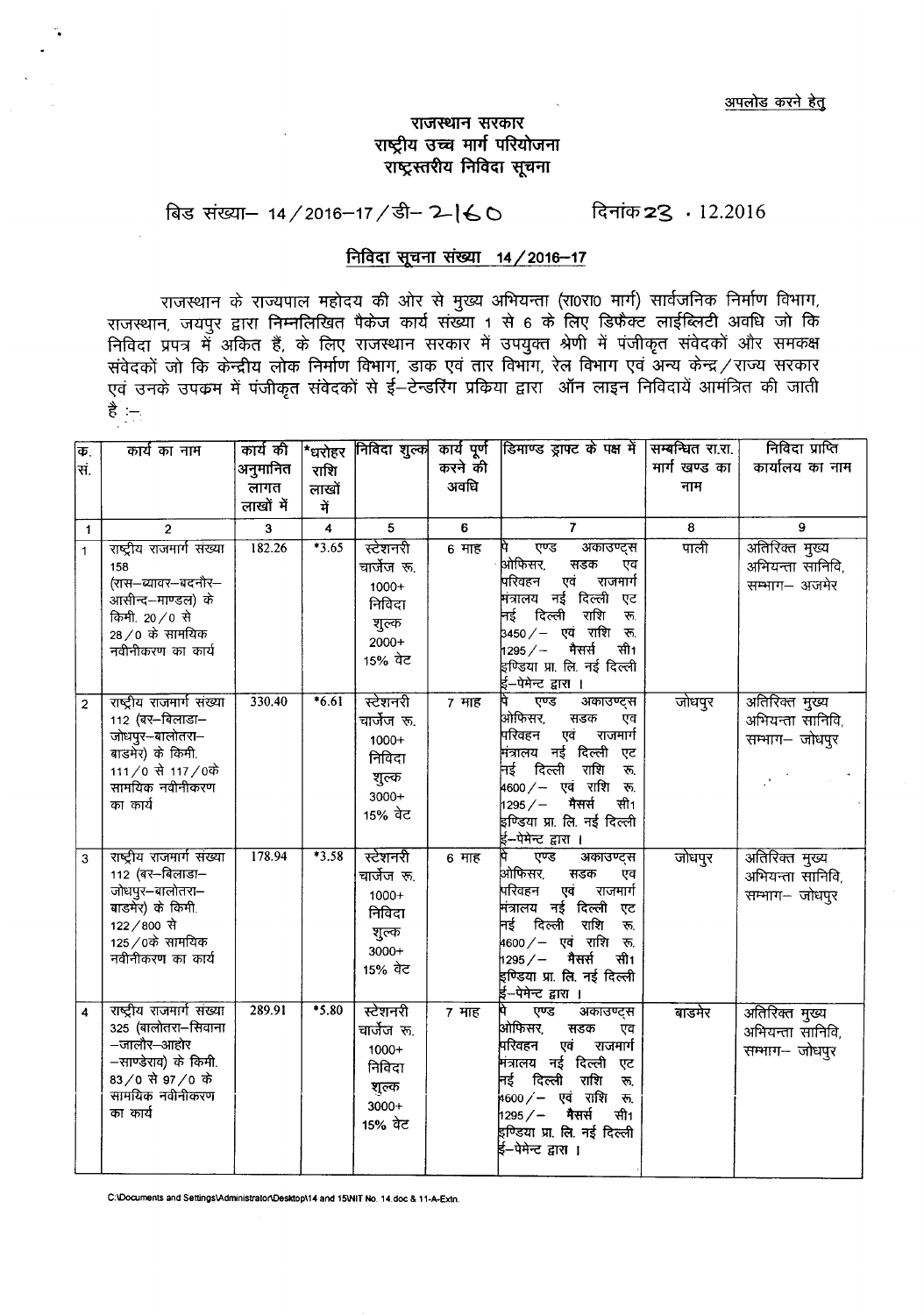| 5 | राष्ट्रीय राजमार्ग संख्या<br>54 (डबवाली–सांगरिया<br>–हनुमानगढ–पक्का<br>सहारना-गोलूवाला-<br>कैंचिया) के किमी.<br>$0/0$ से 5/0 के<br>सामयिक नवीनीकरण<br>का कार्य | 240.40 | $*4.81$ | स्टेशनरी<br>चार्जेज रू.<br>$1000+$<br>निविदा<br>शुल्क<br>$3000+$<br>15% वेट | 6 माह | पि एण्ड<br>अकाउण्टस<br>ओफिसर<br>सडक<br>एव<br>परिवहन एवं<br>राजमार्ग<br>मंत्रालय नई दिल्ली<br>एट<br>नई दिल्ली<br>राशि<br>रू.<br>$4600 / -$ एवं राशि रू.<br> 1295 / — मैसर्स<br>सी1<br>इण्डिया प्रा. लि. नई दिल्ली<br>ई-पेमेन्ट द्वारा । | बीकानेर | अतिरिक्त मुख्य<br>अभियन्ता सानिवि,<br>सम्भाग– बीकानेर        |
|---|----------------------------------------------------------------------------------------------------------------------------------------------------------------|--------|---------|-----------------------------------------------------------------------------|-------|----------------------------------------------------------------------------------------------------------------------------------------------------------------------------------------------------------------------------------------|---------|--------------------------------------------------------------|
| 6 | राष्ट्रीय राजमार्ग संख्या<br>11 (फतेहपुर–झुनझुनु–<br>चिडावा–सिंघाना) के<br>किमी. 25 / 800 से<br>27/0 एवं 50/0 से<br>$52 / 300$ के सामयिक<br>नवीनीकरण का कार्य  | 259.75 | $*5.20$ | स्टेशनरी<br>चार्जेज रू.<br>$1000+$<br>निविदा<br>शुल्क<br>$3000+$<br>15% वेट | 7 माह | एण्ड<br>अकाउण्ट्स<br>ओफिसर,<br>सडक<br>एव<br>परिवहन<br>एवं<br>राजमार्ग<br>मंत्रालय नई दिल्ली<br>ਾਟ<br>नई दिल्ली<br>राशि<br>ক.<br>$4600 / -$ एवं राशि रू.<br>सी1<br>1295 / — मैसर्स<br>इण्डिया प्रा. लि. नई दिल्ली<br>ई-पेमेन्ट द्वारा । | चुक्र   | अतिरिक्त मुख्य<br>अभियन्ता सानिवि,<br>सम्भाग- जयपुर<br>प्रथम |

\*सा.नि.विभाग में पंजीकृत संवेदकों द्वारा 2 प्रतिशत की बजाय 1/2 प्रतिशत धरोहर राशि जमा करायी जा सकेगी।

#### $(3i)$  - बिडींग डाकुमेन्ट

- 1. निविदा प्रपत्र को इन्टरनेट साइट **"https://morth.eproc.in"** से दिनांक 02.01.2017 को प्रातः 10 बजे से दिनांक 31.01. 2017 को सांय 6.00 बजे तक डाउनलोड (download) कर सकते है।
- 2. (अ)निविदा प्रपत्र इलेक्ट्रोनिक फॉरमेट में बेव साइट **"https://morth.eproc.in"** पर निम्नानुसार दिनांक 01.02. 2017 को प्रातः 11.00 बजे तक जमा कराये जा सकते हैं एवं प्राप्त निविदायें, इलेक्ट्रोनिक फॉरमेट में बेव साइट "https://morth.eproc.in" पर, संबंधित अतिरिक्त मुख्य अभियन्ता कार्यालय में उपस्थित निविदादाताओं या उनके प्रतिनिधियों के समक्ष दिनांक 01.02.2017 को सांय 04.00 बजे खोली जायेगी।

यदि किसी कारणवश उस दिन अवकाश रहता है तो अगले दिन उसी समय व उसी स्थान पर निविदायें खोली जायेगी।

(ब) निविदा की समस्त प्रक्रिया ऑन लाइन होगी ।

(स) प्रीबिड मिटिंग का आयोजन संबंधित अतिरिक्त मुख्य अभियन्ता सार्वजनिक निर्माण विभाग के कार्यालय में दिनांक 17.01.2017 को प्रातः 11.00 बजे किया जायेगा। यदि किसी कारणवंश उस दिन अवकाश रहता है तो अगले कार्य दिवस उसी समय व उसी स्थान पर प्री-बिड मिटिंग आयोजित की जावेगी। जिसमें निविदा की धारा 9.2 के अन्तर्गत दर्शाये अनुसार विभिन्न मुद्दों एवं प्रश्नों के उत्तर दिये जावेंगे। साथ ही बेवसाईट पर भी अपनी क्वेरिज दि. 17.01.2017को प्रातः 11.00 बजे तक भेज सकते है।

(द)तकनीकी निविदा में सफल निविदाताओं के वित्तीय निविदा प्रपत्र इलेक्ट्रोनिक फारगेट में बेवरााईट "https://morth.eproc.in" पर संबंधित अतिरिक्त मुख्य अभियन्ता कार्यालय में खोली जायेगी। जिसके लिए समय एवं दिनांक सफल निविदा दाताओं को संबंधित अतिरिक्त मुख्य अभियन्ता द्वारा सूचित कर दिया जाएगा।

3 निविदा प्रपत्र को वेबसाईट "https://morth.eproc.in" पर देखा जा सकता है। निविदा प्रपत्र में निविदाकर्ता के लिए योग्यता सूचना तथा निविदाकर्ता की पात्रता, प्लान, स्पेसिफिकेशन, ड्राइंग विभिन्न कार्यों की मात्रा एवं दरों का विवरण, नियम, शर्तें एवं अन्य विवरण वर्णि<del>त</del> है।

निविदादाता इन प्रपत्रों को डाउनलोड download कर सकते है। निविदादाता द्वारा निविदा के कार्य संख्या 1 से 6 के लिये निविदा शल्क डिमाण्ड ड्राफ्ट के रूप में कॉलम संख्या 8 में वर्णित सम्बन्धित कार्यालय अधिशाषी अभियन्ता सा.नि.वि. रा.रा. मार्ग खण्ड में निविदा खोलने की तिथि तक जमा कराना आवश्यक है।

निविदा प्रपत्र के साथ निविदा खोलने की तिथि तक उपरोक्त सारणी के कॉलम संख्या 4 में दर्शायी गयी धरोहर राशि कार्य संख्या एक से तीन के लिये निविदा शुल्क डिमाण्ड ड्राफ्ट के रूप में कॉलम संख्या 8 में वर्णित सम्बन्धित कार्यालय अधिशाषी अभियन्ता सा.नि.वि. रा.रा.मार्ग खण्ड में निविदा खोलने की तिथि तक जमा कराना आवश्यक है। धरोहर राशि निविदा प्रपत्र मे दर्शाई गई किसी भी विधि से मान्य होगी एवं इसकी वैद्यता निविदा स्वीकृति की वैद्यता तिथि से पैतालीस (45) दिन अधिक होगी !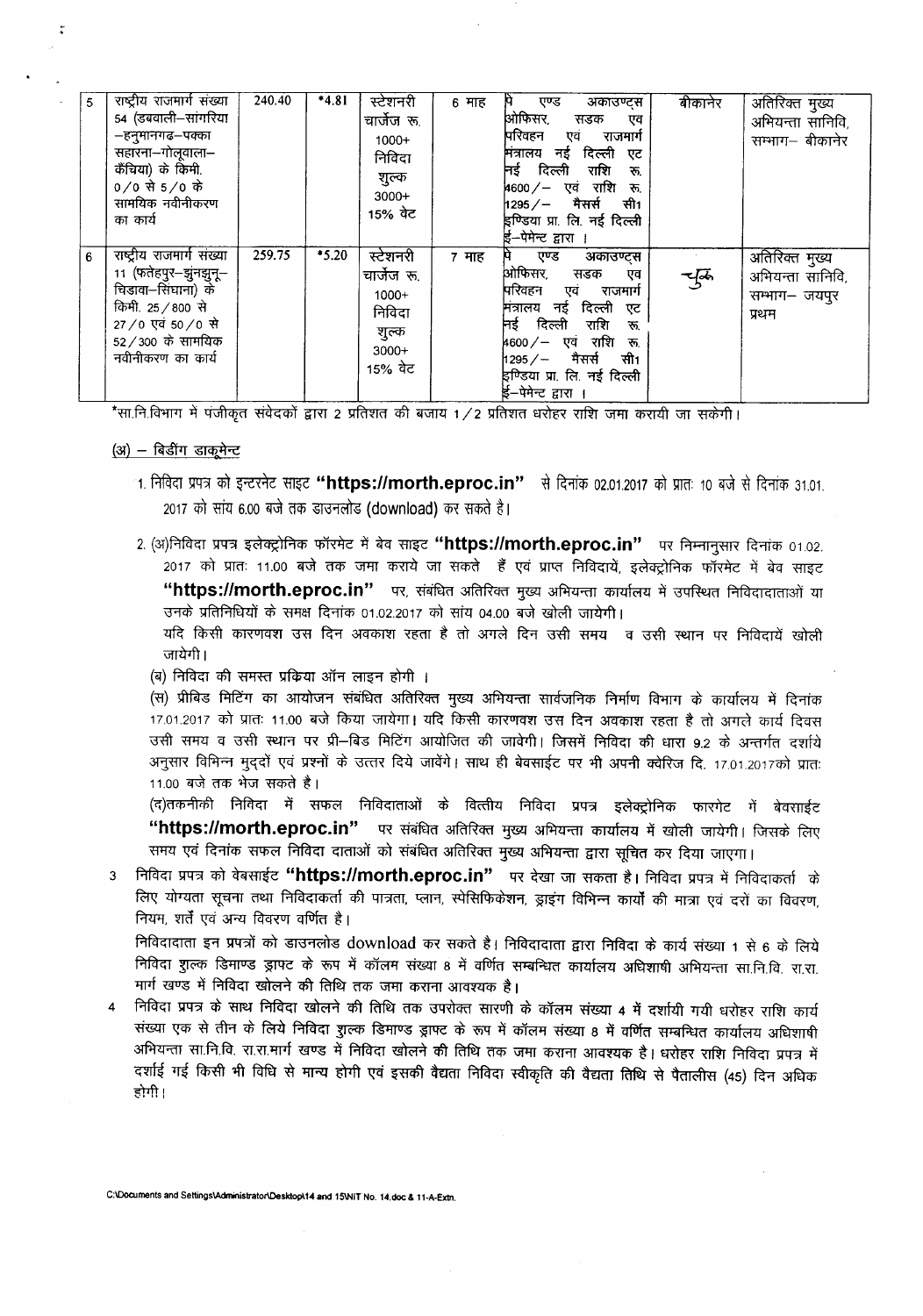- *5. t-~* cf; <sup>~</sup> <sup>~</sup> GTffi <sup>~</sup> <sup>~</sup>
	- अ. सभी निविदाओं को तृतीय श्रेणी का डिजिटल हस्ताक्षर प्रमाण पत्र देना होगा (जो कि बिड में जिस व्यक्ति का नाम होगा वह हस्ताक्षर करेगा) जो लाईसेन्सधारी से सत्यापित होगा। (लाईसेन्स धारी सीण्एस की लिस्ट "http://www.ccagov. in" पर देखा जा सकता है।)
	- ब. ई-टेण्डरिंग में भाग लेने वाले निविदाओं को अपनी फर्म का रजिस्ट्रेशन "https://morth.eproc.in" पर रजिस्टर करवाना होगा। जिसका यूजर आई.डी. एवं पासवर्ड का वार्षिक शुल्क रू. 2247 / - (सभी कर सहित) मैसर्स सी-1 इण्डिया प्राईवेट लि. नई दिल्ली के नाम केडिट कार्ड /डेबिट कार्ड (मास्टर कार्ड व विजा कार्ड मात्र) से بالسلام ई—मुगतान किया जा सकेगा। जिसकी वैधता अवधि रजिस्टेशन ऑन लाईन करने से एक वर्ष होगी<br>रा. ई—टेण्डर की सभी पूर्ण निविदायें सडक परिवहन एवं राजमार्ग मंत्रालय
	- स ई—टेण्डर की सभी पूर्ण निविदायें सडक परिवहन एवं राजमार्ग मंत्रालय की बे "https://morth.nic.in" दिनांक 02.01.2017 को प्रातः 10 बजे से दिनांक 31.01.2017 को सांय 6.00 बजे तक निःशुत्क देखी जा सकती हैं।
	- द. ई—टेण्डरिंग में भाग लेने वाले सभी निविदाता को प्रार्थना पत्र प्रोसेसिंग फीस के लिए आमंत्रित कार्यो की सूची के कॉलम नं. 7 के अनुसार मैसर्स सी--1 इण्डिया प्राईवेट लि. के पक्ष मे ई-भूगतान कराना होगा।
	- य. ई--टेण्डर निविदायें सडक परिवहन एवं राजमार्ग मंत्रालय की बेवसाईड "https://morth.eproc.in" पर दिनांक 02.01.2017 को प्रातः 10 बजे से दिनांक 31.01.2017 को सांय 6.00 बजे तक निःशुल्क देखी जा सकती हैं।

निम्नलिखित बातें ध्यान देने योग्य है:-

- (अ) बिड जमा कराने के दिनांक से कम से कम एक महीने तक रजिस्ट्रेशन मान्य होना चाहिये।
- or) विजयहरान करता के विभावतर से बता से बता एक नहान सके राजस्ट्रशन<br>(ब) रजिस्ट्रेशन मान्य होने के अवधि के दौरान ही बिड जमा कराना चाहिये।
- (~) f<g ;g)Cf1~rc cf; 'ffRRT -q ~/flltC'Cf),!OI ll'tci \* *t-~ ~* **https:llmorth.eproc.in <sup>~</sup>** ५७ जपपून <del>ह</del> पर सम्बन्ध न सरायन) स्पष्टाकरण नाय के इ–टण्डर पाटल <u>nttps.mnortn.eproc.in</u> ।<br>देखा जा सकता है।
- (द) यदि फर्म $\diagup$ संयुक्त उपक्रम मौर्थ के ई—टेण्डर पोर्टल <u>https://morth.eproc.in</u> पर पहले से ही पंजीकृत हो एवं पंजीकरण की अवधि समाप्त नहीं हुई हो तो फर्म/संयुक्त उपक्रम को नया पंजीकरण कराने की आवश्यकता नहीं है।
- **<sup>~</sup> <sup>~</sup> <sup>~</sup> <sup>~</sup> "https:llmorth.eproc.in"** tR <sup>~</sup> *t* <sup>1</sup> 6.
- अन्य विवरण निविदा प्रपत्रों में उपलब्ध हैं। 7.

~

(अनिल कूमार गर्ग) मुख्य अभियन्ता (एनएच) सा0नि0वि0, राज0, जयपुर

~2.3· **12.2016**

क्रमांक:– अधी अभि / एन.एच. / निविदा / 42 / 2016-17 / डी- 2-160 प्रतिलिपि निम्न को सूचनार्थ एवं आवश्यक कार्यवाही हेतु प्रेषित हैं :--

- 1. अतिरिक्त मुख्य सचिव सा0नि0वि0, राज0,जयपुर।
- 2. शासन सचिव सा0नि0वि0, राज0,जयपुर ।
- 3. मुख्य अभियंता, सा0नि0विभाग,राज0,जयपुर/मुख्य अभियंता(भवन),मुख्य अभियंता(पी.एम.जी.एस.वाई.), मुख्य अभियंता(एस. एस.), सा0नि0वि0, राज0, जयपुर ।
- 4. जतिरिक्त मुख्य अभियन्ता, सा0नि0वि, जोन-ना, जयपुर-ना, /अजमेर / उदयपुर / जोधपुर / कोटा / बीकानेर / भरतपुर |
- 5. अधीक्षण अभियंता, सा0नि0वि0, रा.रा.मार्ग वृत जयपुर / जोधपुर / बीकानेर / कोटा
- 6. अधीक्षण अभियन्ता (रा.रा.) / सी.ए.ओ. (रा.रा.) / प्रशासनिक अधिकारी (वर्क्स) / मुख्य अभियंता कार्यालय, राजस्थान जयपुर।
- 7. ~~, mof.1ofcto, XT.XT.l'fTl'f~ ("(1'l'ffiJ ~) 1
- 8. अध्यक्ष, जयपुर बिल्डर्स एसोसिएशन, सार्वजनिक निर्माण विभाग परिसर, जयपुर।
- .ए०सी०पी०, कार्यालय मुख्य अभियंता, सा०नि०विभाग,राज०,जयपुर को निविदा अपलोड करने हेतू।

~

(अनिल कुमार गर्ग) मुख्य अभियन्ता (एनएच) सा0नि0वि0, राज0, जयपुर

C:\Documents and Settings\Administrator\Desktop\14 and 15INIT No. 14.doc & 11-A-Extn.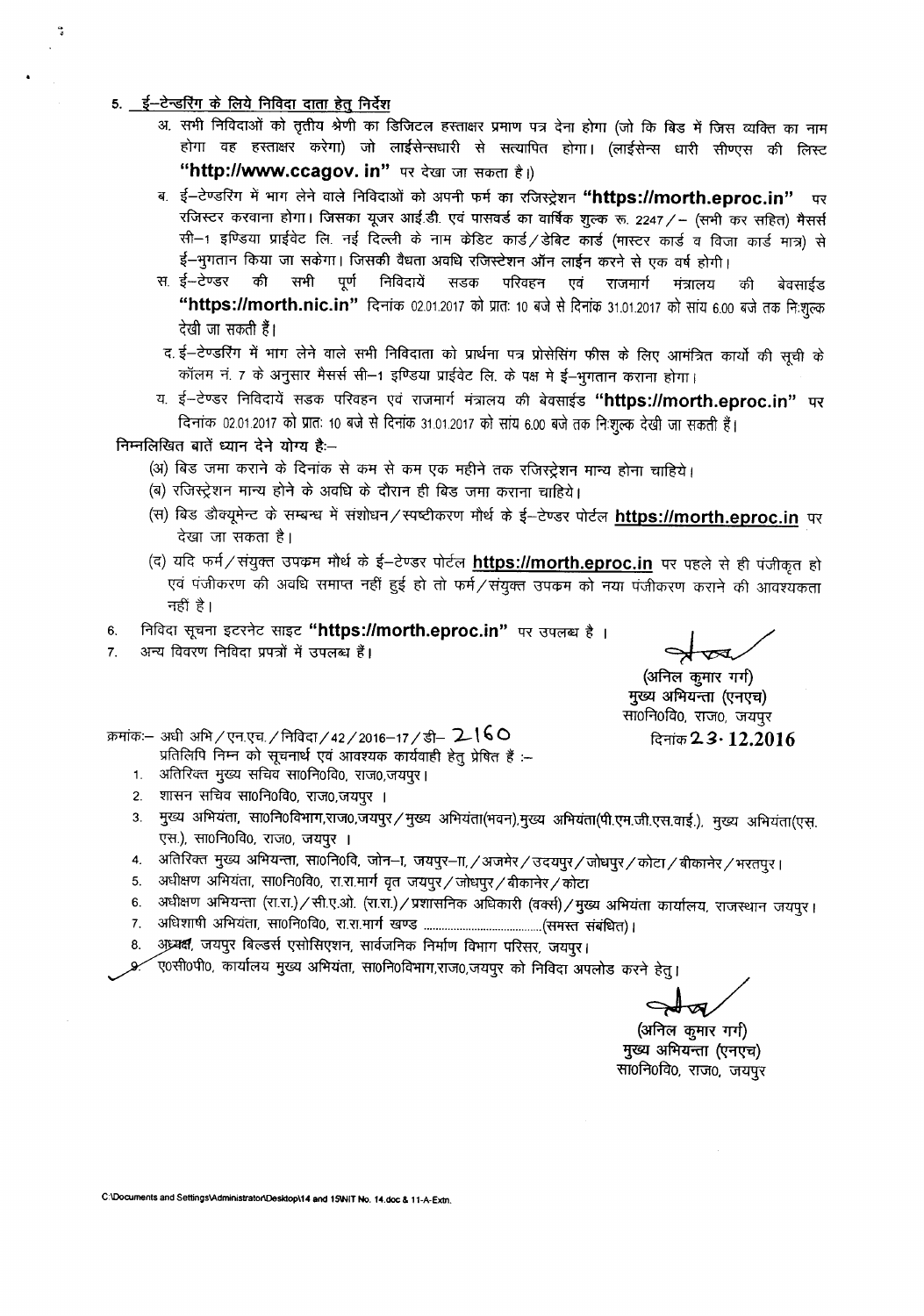#### GOVERNMENT OF RAJASTHAN NATIONAL HIGHWAY PROJECT INVITATIONS FOR BIDS (IFB) NATIONAL COMPETITIVE BIDDING

## BID No.- 14/2016-17/D- 2160

#### **NIT** No. 14 (2016-17)

The Chief Engineer (NH), PWD, Rajasthan, Jaipur on behalf of Governor of Rajasthan, invites online bids for e-tendering process from Competent Class/category of contractors registered in Public Works Department and equivalent Class/category of contractors registered in Central/State Governments and their undertakings/Central Public Works Department/Post and Telegraph Department/Railway etc. for the construction of work at Sr. No. 1 to 6 including defect liability period (DLP) as mentioned in the tender document detailed in the table.

TABLE

| S<br>No.       | Name of Work                                                                                                       | Approxi<br>mate<br>Value of<br>Work<br>(Rs.<br>in Lacs) | *Bid<br><b>Security</b><br>(Rs.<br>in<br>Thousan<br>ds) | Cost of<br>Document<br>(Rs.)                                                               | Period of<br>Completion | <b>Tender Cost DD in favour</b><br>of and payable at                                                                                                                                                                           | Name of<br><b>Concerned NH</b><br>Dn. | Office for receipt<br>of tender               |
|----------------|--------------------------------------------------------------------------------------------------------------------|---------------------------------------------------------|---------------------------------------------------------|--------------------------------------------------------------------------------------------|-------------------------|--------------------------------------------------------------------------------------------------------------------------------------------------------------------------------------------------------------------------------|---------------------------------------|-----------------------------------------------|
| $\mathbf{1}$   | $\overline{2}$                                                                                                     | 3                                                       | 4                                                       | 5                                                                                          | 6                       | 7                                                                                                                                                                                                                              | 8                                     | 9                                             |
| 1.             | Periodical<br>renewal work on<br>NH-158 (Ras-<br>Beawar-Badnor-<br>Asind-Mandal)<br>from km 20/0 to<br>28/0        | 182.26                                                  | $*3.65$                                                 | Stationery<br>Charges<br>Rs.<br>$1000.00 +$<br>tender cost<br>Rs.<br>2000.00<br>$+15%$ Vat | 6 Months                | Rs. 3450/- In favour of<br>Pay & Accounts Officer,<br>Ministry<br>of<br>Road<br>Transport and Highway<br>Payable at New Delhi and<br>1295/- in favour of M/s<br>C1 India Pvt. Ltd., New<br>Delhi through e-payment<br>gateway. | Pali                                  | Addl. Chief<br>Engineer, PWD,<br>Zone-Ajmer   |
| $\overline{2}$ | Periodical<br>renewal work on<br>NH-112 (Bar-<br>Bilara-Jodhpur-<br>Balotra-Barmer)<br>from km 111/0 to<br>117/0   | 330.40                                                  | $*6.61$                                                 | Stationery<br>Charges<br>Rs.<br>$1000.00 +$<br>tender cost<br>Rs.<br>3000.00<br>$+15%$ Vat | 7 Months                | Rs. 4600/- In favour of<br>Pay & Accounts Officer,<br>Ministry<br>οf<br>Road<br>Transport and Highway<br>Payable at New Delhi and<br>1295/- in favour of M/s<br>C1 India Pvt. Ltd., New<br>Delhi through e-payment<br>gateway. | Jodhpur                               | Addl. Chief<br>Engineer, PWD,<br>Zone-Jodhpur |
| 3              | Periodical<br>renewal work on<br>NH-112 (Bar-<br>Bilara-Jodhpur-<br>Balotra-Barmer)<br>from km 122/800<br>to 125/0 | 178.94                                                  | $*3.58$                                                 | Stationery<br>Charges<br>Rs.<br>$1000.00 +$<br>tender cost<br>Rs.<br>3000.00<br>$+15%$ Vat | 6 Months                | Rs. 4600/- In favour of<br>Pay & Accounts Officer,<br>Ministry<br>of<br>Road<br>Transport and Highway<br>Payable at New Delhi and<br>1295/- in favour of M/s<br>C1 India Pvt. Ltd., New<br>Delhi through e-payment<br>gateway. | Jodhpur                               | Addl. Chief<br>Engineer, PWD,<br>Zone-Jodhpur |
| 4              | Periodical<br>renewal work on<br>NH-325 (Balotra-<br>Siwana-Jalore-<br>Ahore-Sanderao)<br>from km 83/0 to<br>91/0  | 289.91                                                  | $*5.80$                                                 | Stationery<br>Charges<br>Rs.<br>$1000.00 +$<br>tender cost<br>Rs.<br>3000.00<br>$+15%$ Vat | 7 Months                | Rs. 4600/- In favour of<br>Pay & Accounts Officer,<br>Ministry<br>of<br>Road<br>Transport and Highway<br>Payable at New Delhi and<br>1295/- in favour of M/s<br>C1 India Pvt. Ltd., New<br>Delhi through e-payment<br>gateway. | Barmer                                | Addl. Chief<br>Engineer, PWD,<br>Zone-Jodhpur |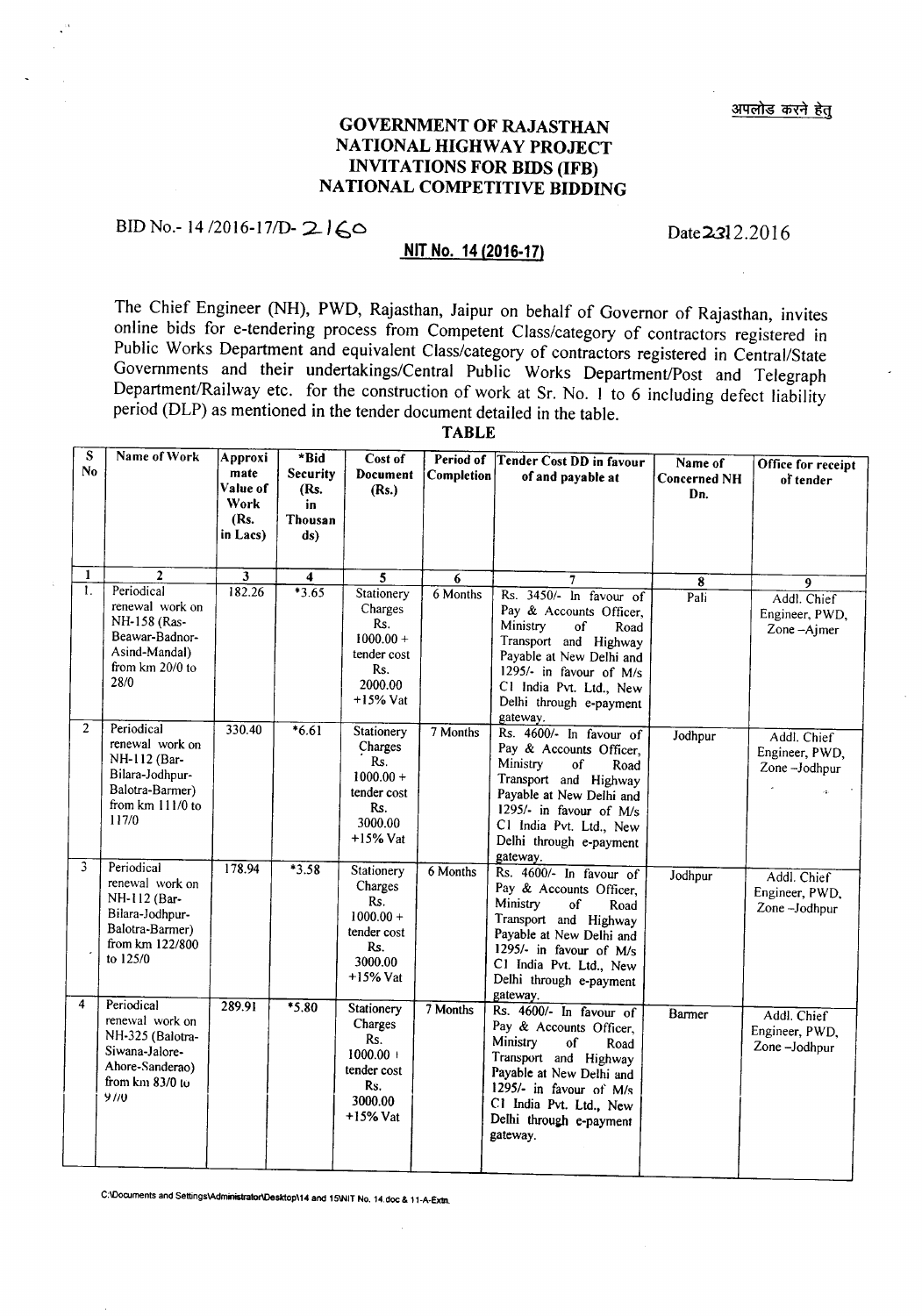| 5 | Periodical       | 240.40 | $*4.81$ | Stationery  | 6 Months |                                   |         |                |
|---|------------------|--------|---------|-------------|----------|-----------------------------------|---------|----------------|
|   | renewal work on  |        |         |             |          | Rs. 4600/- In favour of           | Bikaner | Addl. Chief    |
|   |                  |        |         | Charges     |          | Pay & Accounts Officer,           |         | Engineer, PWD, |
|   | NH-54            |        |         | Rs.         |          | Ministry<br><sup>of</sup><br>Road |         | Zone-Bikaner   |
|   | (Dabawali-       |        |         | $1000.00 +$ |          | Transport and Highway             |         |                |
|   | Sangariya-       |        |         | tender cost |          | Payable at New Delhi and          |         |                |
|   | Hanumangarh-     |        |         | Rs.         |          |                                   |         |                |
|   | Paka Saharana-   |        |         |             |          | 1295/- in favour of $M/s$         |         |                |
|   |                  |        |         | 3000.00     |          | C1 India Pvt. Ltd., New           |         |                |
|   | Goluwala-        |        |         | $+15\%$ Vat |          | Delhi through e-payment           |         |                |
|   | Kenchiya) from   |        |         |             |          | gateway.                          |         |                |
|   | km 0/0 to 5/0    |        |         |             |          |                                   |         |                |
|   |                  |        |         |             |          |                                   |         |                |
| 6 | Periodical       | 259.75 | $*5.20$ | Stationery  | 7 Months | Rs. $4600$ In favour of           |         |                |
|   |                  |        |         |             |          |                                   |         | Addl. Chief    |
|   |                  |        |         |             |          |                                   |         |                |
|   | renewal work on  |        |         | Charges     |          | Pay & Accounts Officer,           |         | Engineer, PWD, |
|   | NH-11 (Fatehpur- |        |         | Rs.         |          | Ministry<br><sub>of</sub><br>Road | Churu   | Zone-Jaipur I  |
|   | Jhunihun-        |        |         | $1000.00 +$ |          | Transport and Highway             |         |                |
|   | chirawa-         |        |         | tender cost |          |                                   |         |                |
|   |                  |        |         | Rs.         |          | Payable at New Delhi and          |         |                |
|   | Singhana) from   |        |         |             |          | 1295/- in favour of M/s           |         |                |
|   | km 25/800 to     |        |         | 3000.00     |          | C1 India Pvt. Ltd., New           |         |                |
|   | 27/0 and km 50/0 |        |         | $+15\%$ Vat |          | Delhi through e-payment           |         |                |
|   | to 52/300        |        |         |             |          | gateway.                          |         |                |
|   |                  |        |         |             |          |                                   |         |                |

\* The bid security amount  $\frac{1}{2\%}$  may be deposited instead of 2% applicable for registered contractor inPWD.

#### (A): Bidding Documents.

•

- 1. Bidding documents can be downloaded from internet website "https://morth.eproc.in" from 10:00 AM on 02.0l.2017 to 6:00 PM on 31.0l.2017.
- 2. (a) Bids must be deposited online in electronic format on website **https://morth.eproc.in** up to  $11.00$  hrs on 01.02.2017, the technical bids as received will be opened at 16.00 hrs in the presence of the bidders who wish to attend, on 01.02.2017.

If the office happens to be closed on the date of opening of the bids as specified, the bid will be opened on the next working day at the same time and venue.

2(b) Total bidding process will be online.

2(c) A pre bid meeting will be held on 17.01.2017 at 11.00 Hours in the office of the Add!. Chief Engineer, PWD Zone concerned as per column 9 to clarify the issue and to answer questions on any matter that may be raised at that stage as stated in Clause 9.2 of "Instructions to Bidders" of the bidding document. If the office happens to be closed on the date of pre bid meeting as specified, the pre bid meeting will be held on the next working day at the same time and venue. The queries can be sent on website also upto 11.00AM on 17.0I.2017.

2(d) Financial bids of successful bidders in technical bids will be opened on website "https://morth.eproc.in" in the office of concerned Addl. Chief Engineer. The time and date of opening will be communicated to concerned bidder by ACE.

3. Bid document can be seen at website "https://morth.eproc.in" Bid documents contain qualifying criterion for bidders, plan, specification, drawing, Bill of Quantities, rules, conditions and other details.

Bidders can download these documents. Bidders must deposit the cost of document in demand draft in favour of Concerned Executive Engineer, PWD, NH On mentioned in Column No.8 of above Table before date of bid opening.

- 4. Bids must be accompanied by security of the amount specified for the work in column 4 of table mentioned above, payable at and drawn in favour of Concerned Executive Engineer, PWD, NH Dn mentioned in Column No.8 of above Table before date of bid opening. Bid security will have to be in any one of the forms as specified in the bidding document and shall have to be valid for 45 days beyond the validity of the bid.
- 5. Instruction to Bidders regarding e-tendering process:

C:\Documents and Settings\Administrator\Desktop\14 and 15\NIT No. 14.doc & 11-A-Extn.